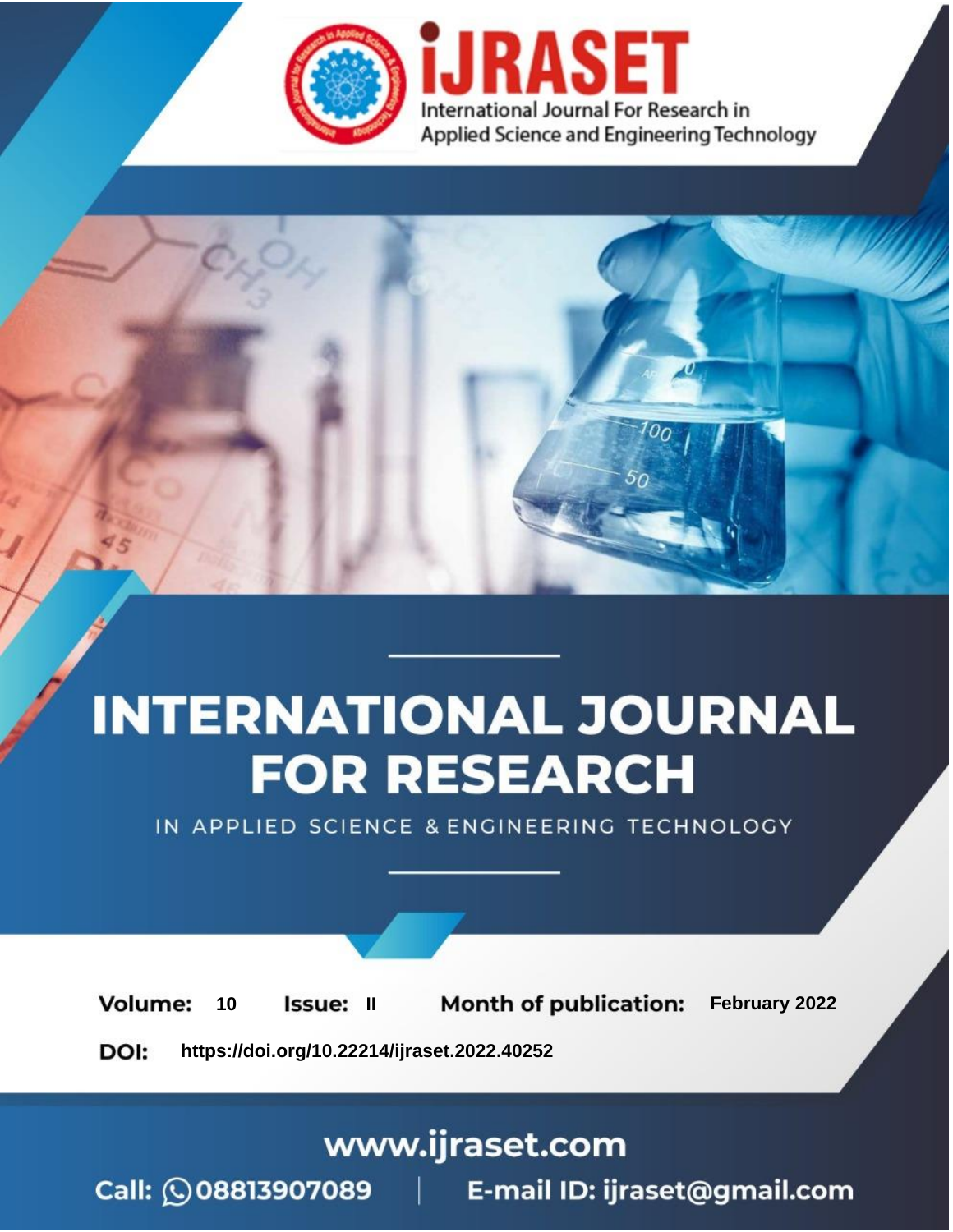

### **Review of Composite Pressure Cylinders used in different Vehicles**

NathSai Parashar<sup>1</sup>, Gouraw Beohar<sup>2</sup>

*1, 2Department of Mechanical Engineering, Shri Ram Institute of Technology, Jabalpur*

*Abstract: Natural gas is an eco-friendly source of energy due to its wide availability and safety during operation. It is a viable solution for current environment threat of pollution; however the transportation problem due to low density restricted its wide usage. Burst pressure prediction helps to estimate the load carrying capacity of vessel and prediction of burst pressure in different working condition is cumbersome work. Finite element method and continuum damage mechanics study used to study burst pressure. FEM techniques various model used to predict stress and burst pressure in academic scenario. Keywords: CNG cylinder, Composite, Burst Pressure, FEM, Vehicles*

#### **I. INTRODUCTION**

Natural gas is an eco-friendly source of energy due to its wide availability and safety during operation. It is a viable solution for current environment threat of pollution; however the transportation problem due to low density restricted its wide usage. Less calorific value of natural gas than petrol and diesel is most unfavorable. Consequently, usage of Compressed Natural Gas (CNG) accumulated at pressure like 20 MPa at atmospheric temperature or as Liquefied Natural Gas (LNG) at cryogenic temperature like − 162 ◦C at normal pressure. Chemically natural gas is normally consists more than 90% methane gas with combination of ethane, propane, butane and carbon dioxide. Due to high methane percentage it has high octane number with clean combustion properties results high engine efficiency. In present scenario focuses on the progress of light-weight container to store up compressed natural gas. In addition to this composite material pressure vessels used to achieve weight reduction over metallic cylinders [1].

Composites are synthesized material that is obtained from multiple ingredient with different physical, chemical and thermal properties. Pragmatically product exhibits individuality and combination of qualities also. Fiber-reinforced polymer composites (FRPC) are defined as plastic which made from reinforced fibres of polymer resin matrix. Commonly used fiber ar carbon, armid, glass etc as well as other types asbestos wood and paper have been used as per different requirements. Thermostatic plastic like polysester vinyl ester and epoxy also used in different environment [2].



Fig.1 Composite Matrix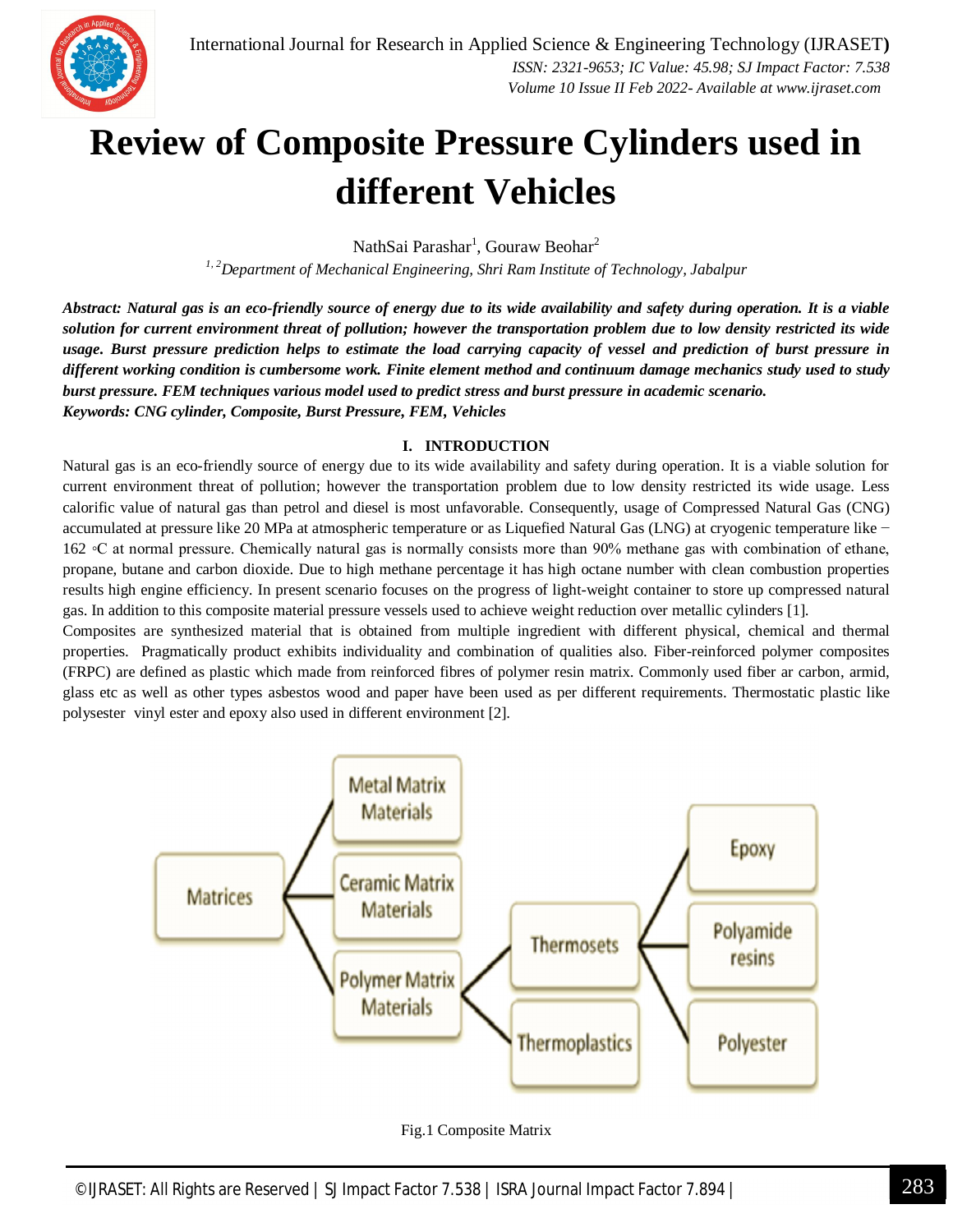International Journal for Research in Applied Science & Engineering Technology (IJRASET**)**

 *ISSN: 2321-9653; IC Value: 45.98; SJ Impact Factor: 7.538 Volume 10 Issue II Feb 2022- Available at www.ijraset.com*

#### **II. LITERATURE REVIEW**

For current work, overall comparison taken in past years, development of different research condition and safety measures are key factors are in research review. Some important papers having direct impact on topic are covered.

- *A.* G. Bhattacharjee et. al. [3] studied accidental risk phenomenon for CNG vehicle like bus due to large storage of fuel. Overall bulky structure of the bus trapped the gas and causes ignition and explosion. Researchers mainly suggested the different like appropriate design of bus and safety measures. Safety inspection of CNG cylinder should in every 3 years as a scheduled maintenance. There should be periodic maintenance for corrosion and cyclic loading test as per ANSI (American National Standards Institute) standard. There should be proper safety checks and dos and don'ts list inside the bus for less human errors. Periodic leak test and maintenance by appropriate authorities should be maintained. There should emission testing and certification for vehicle. Researcher also study the accident related to unauthorized gas filling in India. Further investigation shows the unauthorized cylinder fitting without approval from manufacturer.
- *B.* Majid Mirzaei et.al [4]states catastrophic failure of a compressed natural gas (CNG) fuel tank by simulation. The preliminary testing observed the cracking and fracto graphic pattern of cylinder failure by finite element transient-dynamic elasto-plastic. Analysis shows three dimensional brick model to investigate cohesive elements crack analysis. Results shows the failure characteristic with fracture deformation and asymmetric deformation in multiple cracking at the neck. Research work is carried out by software package ABAQUS. Study carried out for moving. Results showed the pressure is act on radial direction of cylinder by finite element method.
- *C.* B.S. Kimet.al [5] studies high density polyethylene liner vessel's end nozzle burst test. Design and analysis on metal end nozzle. Results show that carbon epoxy composite with polyethylene liner s lighter than aluminum. Composite pressure vessel shows safer behavior as compare to metallic cylinders. Study includes mid size vehicles and focuses on operating and burst pressure.
- *D.* Mayank Nirbhay et. al [6] simplify the secure processes pressure with CNG composite cylinders. By using ANSYS, finite element tool diverse operation provision to study different failure of CNG vessels were proposed. Materials like glass epoxy as well as carbon epoxy were tested as per condition in composite cylinder design. The working stresses were found 1498 MPa for carbon fiber and 870 MPa for glass and carbon fiber combination. All tests are done in three pressure range i.e. 20 MPa, 30 MPa and 73 MPa.
- *E.* Pranjali Sharma et. al [7] studied different composite pressure vessels for automotive applications for their lightweight properties for the reason that of their capability to stock up high pressure gaseous fuel. Study compromises design factors to reduce burst and leakage in Type 4 cylinders. Design also suggested the optimized manufacturing to enhance product performance. Results validation of design had done by comparison of experimental burst pressure. After validation, lightweight as well as economical vessel manufactured as per design consideration to analyzed burst pressure. Study focused on manufacturing of type 4 vessel as per design with experimental data as well as also focused on Manufacturing defects like slippage of fiber and winging brakeage can be eliminated by simulating bursting pressure. The planned methods also concluded the different volume of pressure vessels and composite layers thickness with their numbers prevents different failures. Estimated cost of cylinder is near about 50000/- INR found economic as compared with available cylinders in marketplaces with certification of ISO 11439 ranges 50MPa.
- *F.* Eui Soo Kim et. al [8] targets the threats of fossils fuel in comparison with CNG gases vehicles with environmental issue. There should be a reliability regarding storage of CNG tanks to avoid traveler losses and damages. By use of fractography, failure identification had done to overcome fracture of vessel and fire. The design of vessel was validate with the help of finite element method. ANSYS applied in design and analysis of composite cylinders with their mechanical properties and chemical properties with the help of fractography method. Stresses value up to 850 MPa satisfies the design result in the case of the bursting pressure. Vessel divided in three studied zone upper part consisting dome, ruptured part or middle part and last dome part related to lower part. Crack formation initiated from middle part and lower dome also affected in clamp bolt and vessel junction.
- *G.* Zhong Yue et. al. [9] studied the failure of composite CNG cylinders of vehicles generally sourced by crakes of cylinder liners. Research carried out on ANSYS software to analysis test pressure and bursting pressure at different operating pressures. Inadequate strength of liner and irrational construction of cylinder causes failure. To overcome this there should be improved design of structure necessary if cylinder body to valve. All composite gas cylinders at different conditions with different loads and constraints analyzed on ANSYS software used with von misses cloud diagrams. As per the definite circumstances all cylinders are verified with safety and reliability constraints. The maximum hoop stress displacement under 20 MPa, take place inside body section of gas cylinder. The values of hoop stress displacement are 5.134mm and 0.387 mm within elastic range. The distribution of axial displacement and hoop displacement of the gas cylinder under 30 MPa was basically the same as that under 20 MPa, and only the strain was increased under 30 MPa, compared with that under 20 MPa, but it was within the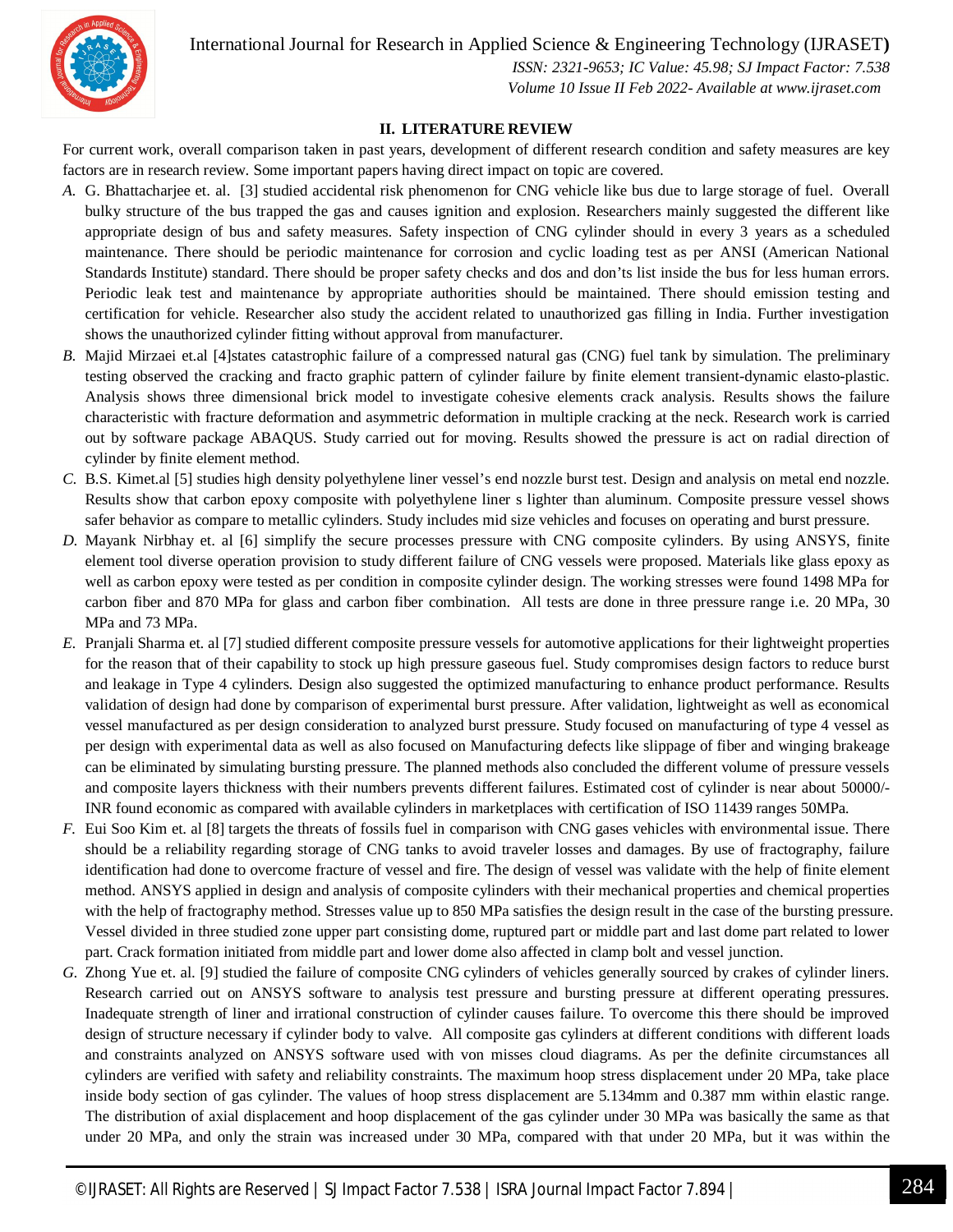

#### International Journal for Research in Applied Science & Engineering Technology (IJRASET**)**

 *ISSN: 2321-9653; IC Value: 45.98; SJ Impact Factor: 7.538 Volume 10 Issue II Feb 2022- Available at www.ijraset.com*

elasticity range of material. Under 73 MPa, the all-composite gas cylinder had large axial deformation, its max axial displacement was 2.98 mm and its elongation reached 1.12%; its hoop displacement was also large with max value up to 18.738 mm and min value of 0.828546 mm. The hoop displacement at most places of the gas cylinder was within 5–7 mm, which is within the allowable range of material, and local displacement was too large with elongation up to 6.38%, which exceeds the max elongation of material, 5%.

- *H.* K. Rajendra Prasad et al.[10] represent the design and finite element study on high pressure cylinder of different epoxy composites. Cylinders at high pressures are generally used in automobile as well as aerospace projects. Pressure cylinder developed different pressure constraint like hoop and longitudinal. Comparing different fiber reinforced material with high specific strength at different condition of pressure. Pressure cylinders like UD epoxy carbon shows less weight as compared with conventional material and shows less stresses and deformation. Internal pressure ranges under 14 MPa for different application like CNG Auto composite materials are the greatest alternative.
- *I.* Tsyss V.G et al. [11] simulate the cylindrical shell made by composite material of anti vibration pipe. Study focused on stress strain state by finite element method of pipe of stress-strain state caused with excess pressure was carried out. Conducted test shows the weak areas where maximum loading had done in terms of rubber cord array. Analysis figures represent the upper and lower layer identical stresses. The A programming loop determined the nodal values average by linear interpolation formula. Results confirm the friction coefficient between outer rubber and metal flange is 0.5 and other between the rubber and shell cord is 0.9.
- *J.* V. Mohanavel et. al. [12] researches for installation of aluminum composite cylinder material in place of conventional metallic cylinders. Basically this type of matrix composite of Aluminum worked with higher specific strength and also reduce weight if structure. Researchers prepared this alloy base matrix compound of aluminium (AA6082) by stir casting and also examine the mechanical properties like tensile test and hardness test with weight ratio. Internal pressure calculation by finite element method of aluminum stresses. Overall design made in Solid works software and further analyzed by ANSYS software. Steel pressure vessel results compared with composite material results. Graphical curves show the different stress deformation and equivalent strain values of composite aluminium matrix.

#### **III.KEY FINDINGS**

In above review of literatures guided the present research work in definite manner with these findings. First the overall safety of vehicles are directly depends on safe driving and proper training of driver. Accidents could be avoided with better driving skills and standard policies of driving. However an accident affects the safety of passengers, design of proper pressure vessel and safety construction can avoid hazards of bursting of cylinder and decrease the causalities. Combination of proper composite material increases the strength and working of cylinders in different pressures. Also cost factor is involved during construction and manufacturing of pressure vessel. Uses of different composites are also helpful in design and construction of pressure vessel for compressed natural gas.

#### **IV.CONCLUSIONS**

As per literature review, there are some key points emerges, there is some safety measures which are useful to prevent accidents and causalities due to breakage or leakage of compressed gas cylinders of vehicles, training to driers and co drivers can also prevent hazards effect of bursting during accidents. In design consideration there should be lighter material to overcome weight ratio and balance vehicle weight. There is Type 4 type composite cylinders which are useful and give higher strength. There are possibilities to find better materials to giver better strength with lower density and lower in weight also.

#### **REFERENCES**

- [1] Dae-Sung Son, Seung-Hwan Chang, Evaluation of modeling techniques for a type III hydrogen pressure vessel (70 MPa) made of an aluminum liner and a thick carbon/epoxy composite for fuel cell vehicles, i n t e r n a t i o n a l j ournal o f hydrogen energy 3 7 ( 2 0 1 2 ) 2 3 5 3 - 2 3 6 9
- [2] L. Varga, A. Nagy and A. Kova, Design of CNG tank made of aluminium and reinforced plastic, Composite 26, 1995, 457-463.
- [3] G. Bhattacharjee, s. Bhattacharya, s. Neogi, s.k. das Cng cylinder burst in a bus during gas filling lesson learned, Safety science 48 (2010) 1516–1519
- [4] Majid Mirzaei, Mohammad Malekan, Ehsan Sheibani, Failure pressure prediction of a cracked compressed natural gas (CNG) cylinder using failure assessment diagram, Engineering Failure Analysis 30 (2013) 91–98
- [5] B.S. Kim, B.H. Kim, J.B. Kim and C.R. JoeStudy on the development of composite CNG pressure vessel, Cryogenics 38, 1998,131-134
- [6] Mayank Nirbhaya, Sagar juneja, Anurag Dixit, R. K. Misra, Satpal Sharma, 2nd international conference on nanomaterials and technologies (cnt 2014), Finite element analysis of all composite cng cylinders , Procedia materials science 10 ( 2015 ) 507 – 512
- [7] Pranjali Sharma, Parivesh Chugh , Swati Neogi , Study to methodize the design of a safe Type-4 CNG storage vessel using finite element analysis with experimental validation, International Journal of Pressure Vessels and Piping 192 (2021) 104425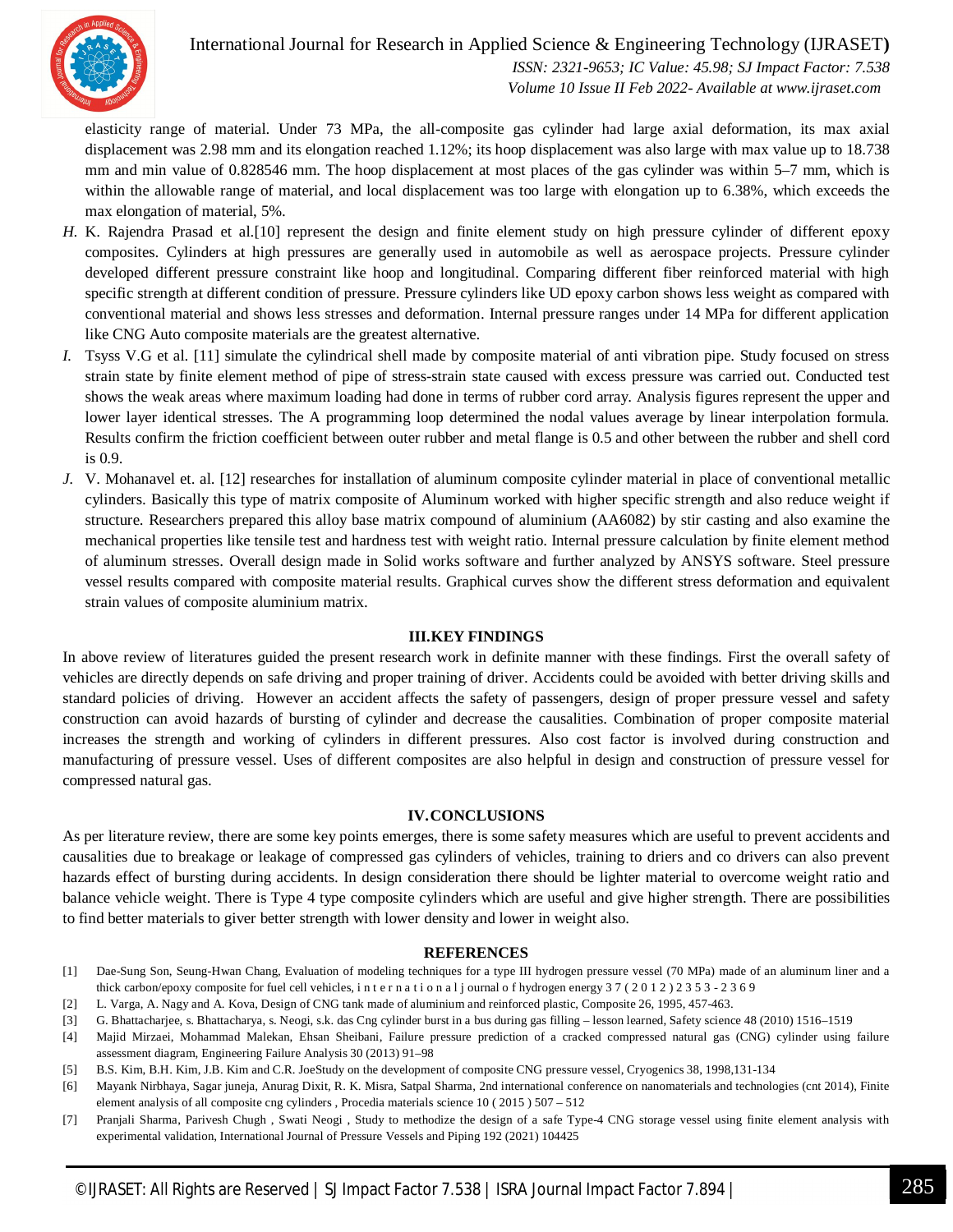#### International Journal for Research in Applied Science & Engineering Technology (IJRASET**)**



 *ISSN: 2321-9653; IC Value: 45.98; SJ Impact Factor: 7.538*

 *Volume 10 Issue II Feb 2022- Available at www.ijraset.com*

- [8] Eui Soo Kim, Seung-Kyum Choi, Risk analysis of CNG composite pressure vessel via computer-aided method and fractography, Engineering Failure Analysis 27 (2013) 84–98
- [9] Zhong Yue, Xiaohui Li,k Numerical Simulation of All-Composite Compressed Natural Gas (CNG) Cylinders for Vehicle,The Second SREE Conference on Engineering Modelling and Simulation, Procedia Engineering 37 ( 2012 ) 31 – 36
- [10] K. Rajendra Prasad C. Syamsundar, Theoretical and FE analysis of epoxy composite pressure cylinder used for aerospace applications, Materials Today: Proceedings 2020.
- [11] Tsyss V.G, Sergaeva M.Yu, , Simulating of the composite cylindrical shell of the pipe of the supply pipelines based on ANSYS packageInternational Conference on Oil and Gas Engineering, OGE-2016,Procedia Engineering 152 ( 2016 ) 332 – 338
- [12] V. Mohanavel, S. Prasath, M. Arunkumar, G.M. Pradeep, S. Surendra Babu , Modeling and stress analysis of aluminium alloy based composite pressure vessel through ANSYS software, Materials Today: Proceedings, 2020